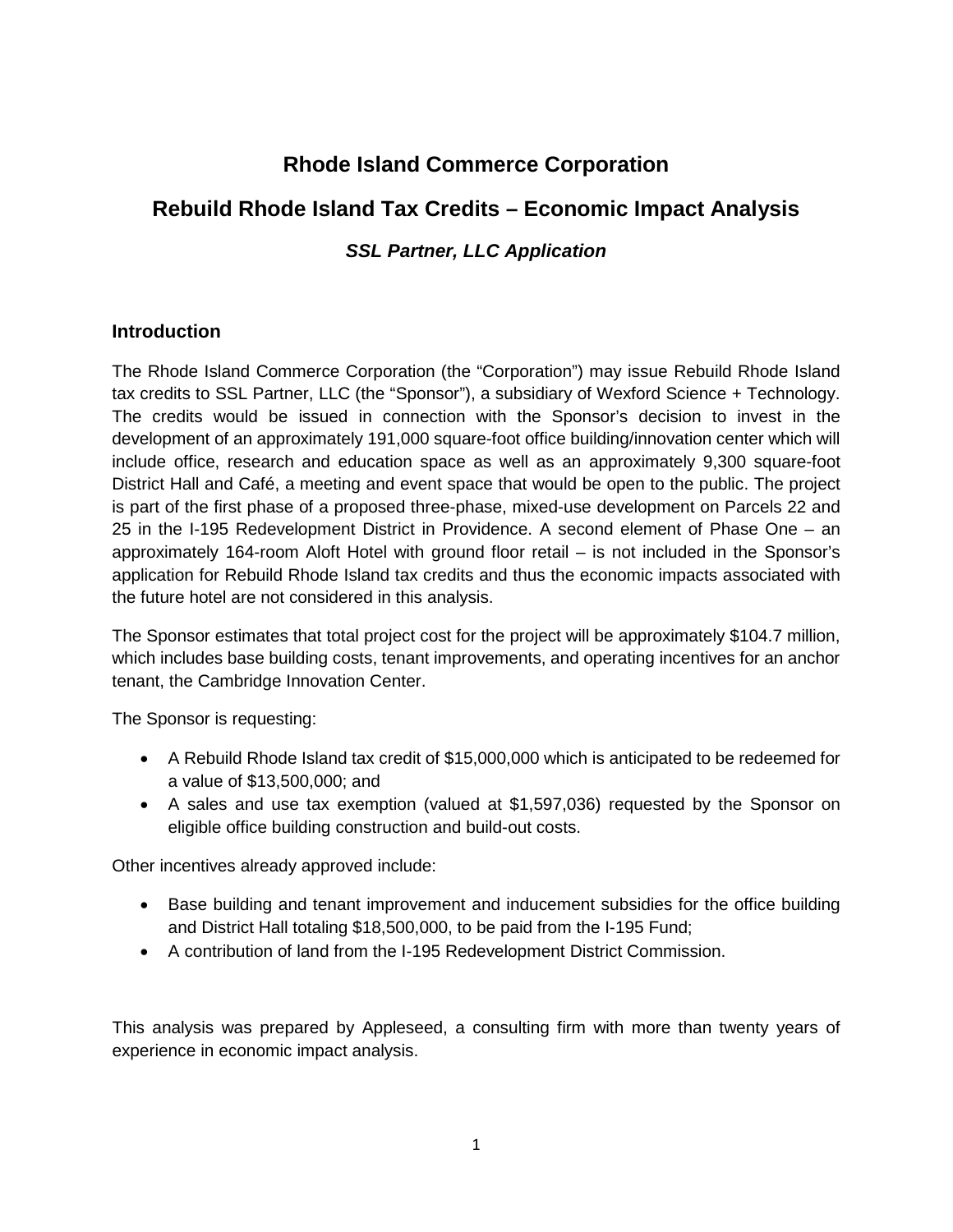## **Jobs Analysis**

#### *Construction*

As shown in Table 1, the Sponsor's estimate of total project cost is approximately \$104.7 million.

| <b>Component</b>                  | <b>Estimated cost</b> |
|-----------------------------------|-----------------------|
| Land acquisition                  | \$3.9                 |
| Building construction (hard cost) | \$54.1                |
| Tenant improvements               | \$25.2                |
| Soft costs                        | \$18.4                |
| Developer's fee                   | \$3.1                 |
| Total                             | \$104.7               |

#### **Table 1: Estimated total project cost (in \$ millions)**

After excluding certain costs that for purposes of this analysis do not have a direct, current impact on Rhode Island's economy (such as property acquisition and interest costs), the remaining hard and soft costs total \$91.3 million. Appleseed estimates that direct expenditures of \$91.3 million will directly and indirectly generate:

- 679 person-years<sup>[1](#page-1-0)</sup> of work in Rhode Island;
- \$40.7 million in earnings;
- $\bullet$  \$116.0 million in statewide economic output<sup>[2](#page-1-1)</sup>; and
- A one-time increase of \$62.0 million in Rhode Island's GDP.

These impacts are summarized below in Table 2. The project's *direct impact* is the impact of the company's direct spending on design and construction. Its *indirect impact* is the effect of spending by contractors for goods and services (e.g., insurance, construction materials, etc.) purchased from other Rhode Island businesses.

#### **Table 2: Direct and indirect impact of construction spending (employment in person-years; income, value-added and output in millions of 2017 dollars)**

|                     | <b>Employment</b> | <b>Earnings</b> | Value added | <b>Output</b> |
|---------------------|-------------------|-----------------|-------------|---------------|
| Direct Effect       | 515               | \$31.5          | \$47.1      | \$91.3        |
| Indirect Effect     | 164               | 9.2             | 14.9        | 24.7          |
| <b>Total Effect</b> | 679               | \$40.7          | \$62.0      | \$116.0       |

<span id="page-1-0"></span> $1$  A person-year is equivalent to the time worked by one person who is employed full-time for a year. For example, it could represent the work of two people who are each employed full-time for six months; or the work of one person who is employed half-time for two years.<br><sup>2</sup> Output is a measure of the total sales by Rhode Island companies (including the "sale" of labor by Rhode Island

<span id="page-1-1"></span>households) generated by the project.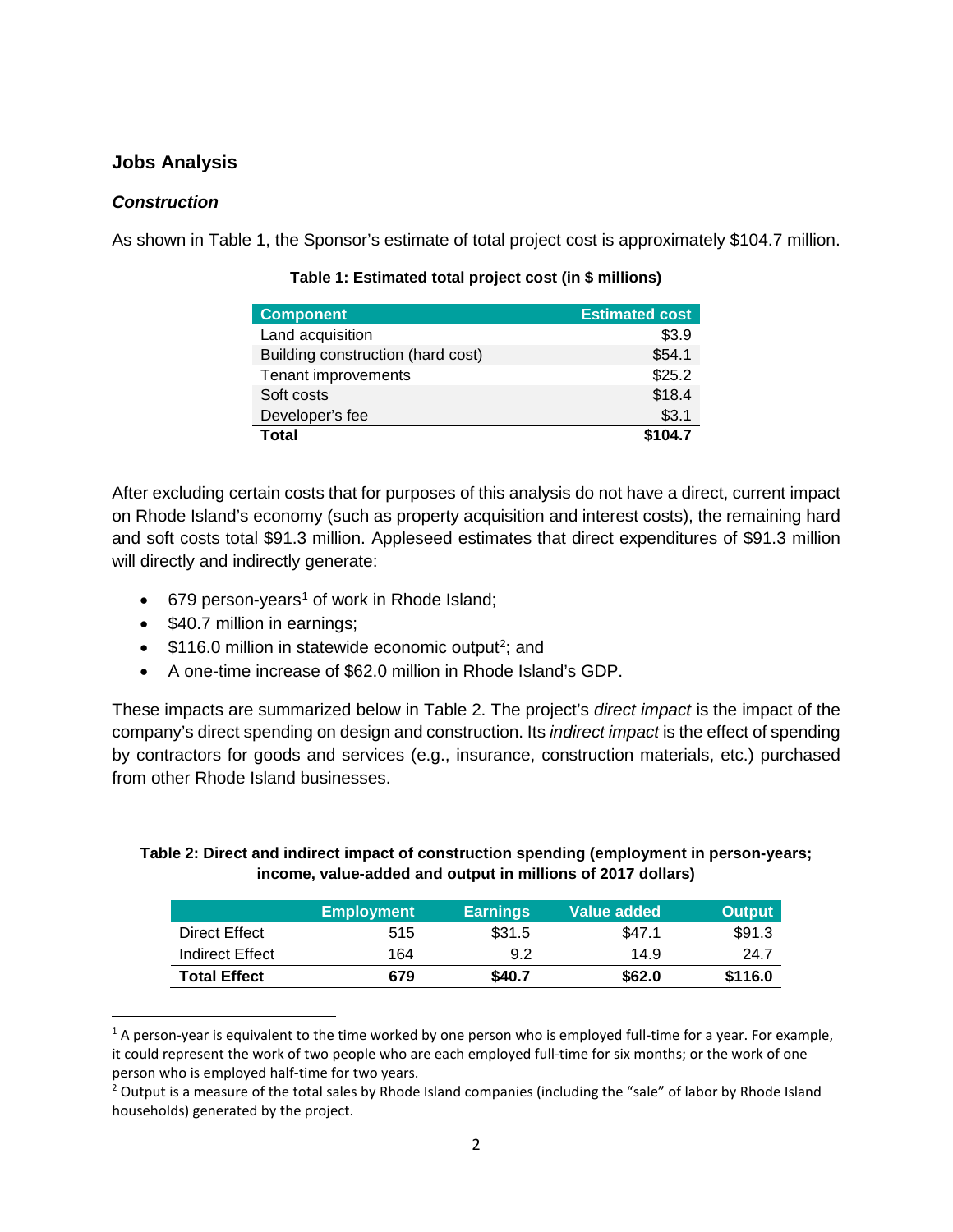In addition to the impacts on employment, earnings, output and state GDP cited above, direct spending of \$91.3 million would generate a projected one-time increase of \$2.384 million in taxes paid to the state during construction, including:

- \$1.525 million in state personal income taxes paid by Rhode Island workers employed on the project, or whose jobs are indirectly attributable to the project;
- \$666,000 in state sales taxes paid on those workers' taxable household spending;
- \$193,000 in state business corporation taxes

Most of the activity reflected in Table 2 is expected to occur between mid to late-2017 and mid to late-2019. The anticipated wage rates for construction jobs are shown below in Table 3. Anticipated wage rates are the median hourly wage for these occupations in Rhode Island.

| RI median hourly wage <sup>3</sup> |
|------------------------------------|
| \$40.76                            |
| \$54.17                            |
| \$21.04                            |
| \$24.86                            |
| \$23.54                            |
| \$18.10                            |
| \$18.33                            |
|                                    |

#### **Table 3: Anticipated wages during construction**

Fringe benefits associated with these jobs are expected to be in accordance with industry norms, with the cost of such benefits generally ranging between 22 and 28 percent of wages. Workers who fill these jobs are expected to be drawn primarily from the Providence-Warwick RI-MA New England City and Town Area (NECTA).

## *Annual operations*

After construction is completed, ongoing operations at the Innovation Center will include:

- The operations of office tenant businesses, including shared office and co-working space to be leased and managed by Cambridge Innovation Center
- District Hall, a public meeting space and café, also managed by Cambridge Innovation **Center**
- Brown University's School of Professional Studies

<span id="page-2-0"></span> <sup>3</sup> Rhode Island Department of Labor and Training, Occupational Employment Statistics, 2015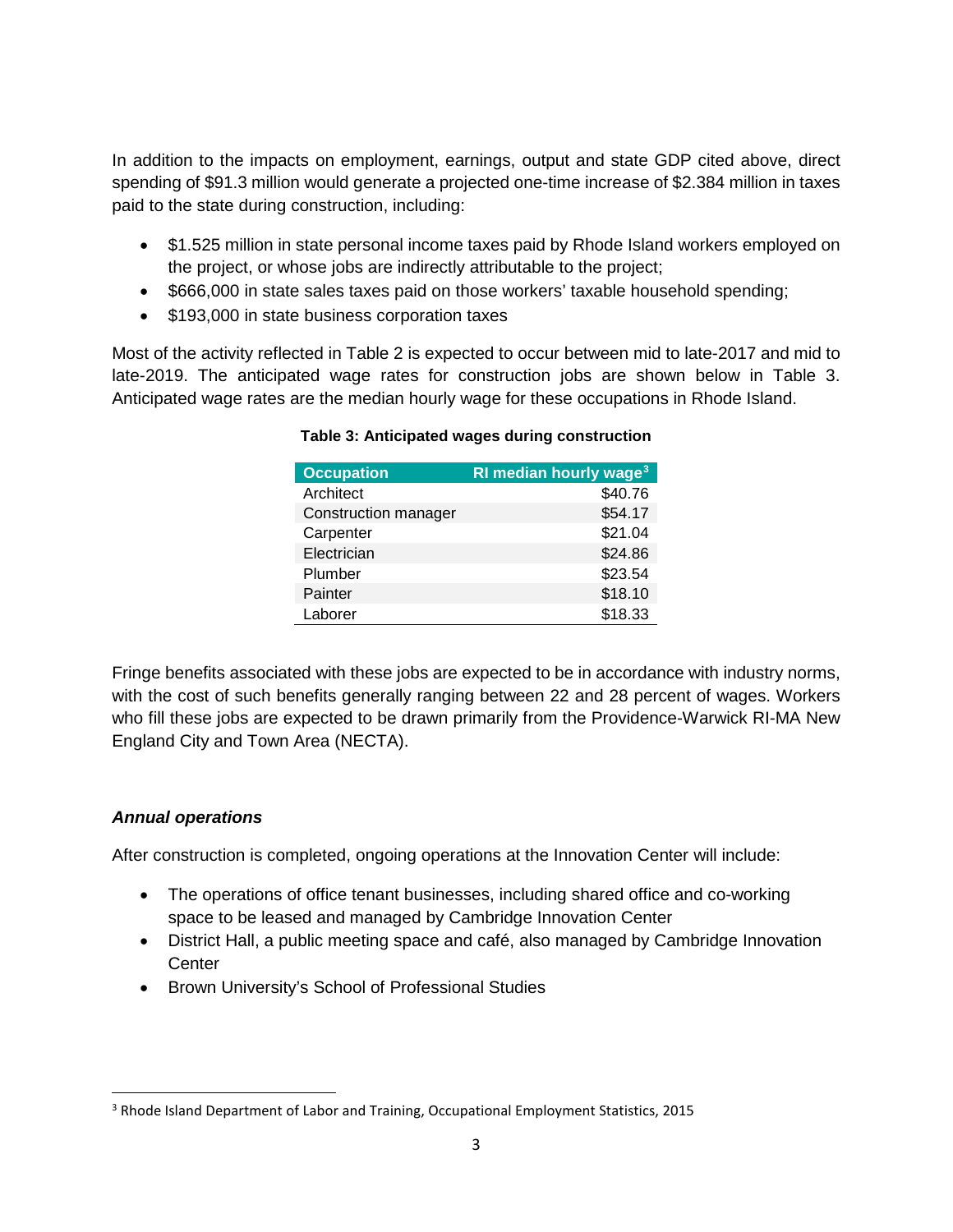As shown in Table 4, we estimate based on information provided by the Sponsor that when the project is completed and fully occupied, 814 people will be directly employed at the new office building/innovation center.

| <b>Business type</b>                               | <b>Jobs</b> |
|----------------------------------------------------|-------------|
| Office tenants and shared space users <sup>4</sup> | 706         |
| <b>Brown University</b>                            | 100         |
| Food service                                       |             |
| Total                                              | 814         |

**Table 4: Current estimates of employment by business type, 2019** 

Because approximately 90 of the estimated 100 employees of the Brown University School of Professional Studies who will be moving into the new building in 2020 represent already-existing Rhode Island jobs, we have included only 10 of the 100 Brown jobs in our analysis of the proposed development's economic impact. Similarly, for purposes of this analysis, one-third of the 260 positions associated with shared office space users were assumed to be already-existing Rhode Island jobs. These 87 jobs are also excluded from our analysis, leaving a total of 637 new jobs in Rhode Island directly associated with Wexford's proposed office building/innovation center.

Based on these job estimates, Appleseed projects (as shown below in Table 4), that when the project is completed and fully occupied, it will directly and indirectly account for:

- 1,106 FTE jobs in Rhode Island;
- Approximately \$81.9 million in annual earnings (in 2020 dollars);
- Approximately \$232.4 million in annual statewide economic output; and
- An increase of approximately \$121.1 million in Rhode Island's annual GDP.

**Table 5: Direct and indirect annual impact of ongoing operations from net new jobs in Rhode Island (employment in FTE; income, value-added and output in millions of 2020 dollars)**

|                     | <b>Employment</b> | <b>Earnings</b> | Value added | <b>Output</b> |
|---------------------|-------------------|-----------------|-------------|---------------|
| Direct Effect       | 637               | \$50.0          | \$73.0      | \$153.4       |
| Indirect Effect     | 469               | 31.9            | 48.1        | 79.0          |
| <b>Total Effect</b> | 1.106             | \$81.9          | \$121.1     | \$232.4       |

In addition to the impacts on employment, earnings, output and state GDP cited above, office, research, educational and food service tenant operations would generate a projected increase of nearly \$4.81 million in taxes paid annually to the state, including:

<span id="page-3-0"></span> <sup>4</sup> For purposes of this analysis we have assumed that office tenants will include a mix of research and development, information technology, digital media, professional and technical services and investment firms.